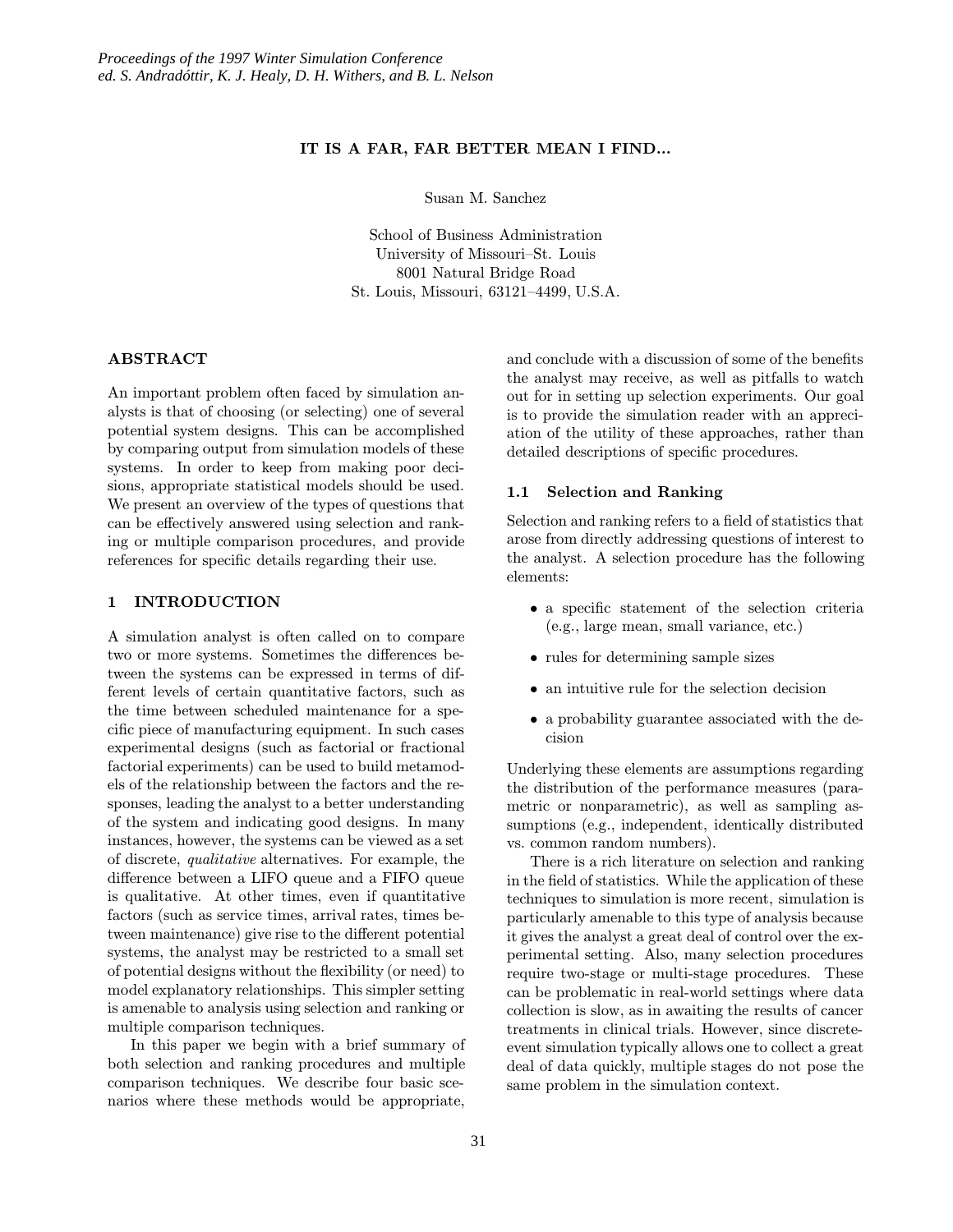### 1.2 Multiple Comparison Methods

At times it is important not only to select a system (or systems) from among the  $k$  of interest, but also to compare the systems' performances quantitatively. One method of accomplishing this is by estimating the differences between each system's performance and the best performance of the rest, e.g., bounding the differences  $\mu_i - \max_{i \neq i} \mu_i$  for  $i = 1, ...$ The resulting sets of confidence intervals are known as multiple comparisons with the best (MCB). MCB procedures were first developed by Hsu (1984). More recently, selection procedures which simultaneously allow estimation have been examined by Matejcik and Nelson (1993, 1995), Nelson and Matejcik (1995), Nelson and Yuan (1993), and Chen and Zhang (1993).

These procedures give the analyst the best of both worlds: an intuitive method of determining the best system (within some practical difference), along with detailed information about how much better it is. Hsu and Peruggia (1994) have proposed a graphical technique called the mean-mean scatter plot for easy display of the results of multiple comparison procedures. For more thorough treatments of multiple comparison methods, see Hochberg and Tamhane (1987) or Hsu (1996).

#### 2- SAMPLE SCENARIOS

We describe four basic scenarios for selection and ranking problems: choosing adequate systems, choosing good systems, choosing better systems, and choosing the best system. Several of the procedures we discuss are detailed in Goldsman and Nelson (1994). Discussions written for simulation analysts can be found in chapter 13 of Banks, Carson and Nelson (1996), chapter 10 of Law and Kelton (1991), or chapter 7 of Thesen and Travis (1992). For broader coverage of selection and ranking procedures, see Bechhofer, Goldsman and Santner (1995), Gibbons, Olkin and Sobel (1977), Gupta and Panchepakesan (1979), or Mukhopadhyay and Solanky (1994).

It is important to note that although the terms adequate, good, better and best have an implicit ordering, your goal should not be to force every problem into one of selecting the best system! Philosophically, selection procedures have been developed to provide appropriate methods for addressing real-world problems. As the examples show, each of the four scenarios is of interest in itself.

### 2.1 Choosing Adequate Systems

Sometimes you may have some threshold value which can be used to classify a system as acceptable (meeting or exceeding this threshold) or unacceptable (failing to meet the minimum standard). Consider the following example:

Example 1a: Several different investment strategies will be simulated to evaluate their expected rate of return. You intend to implement the strategy with the highest expected rate of return, but only if its expected keturn is larger than a zero-coupon bond that offers a known, fixed return.

The goal is to select the best investment strategy (system) only if it is better than a standard—if no better strategy is found, you will continue with the standard. The output of the standard in this example is a known (fixed) quantity, not a random variable. This problem can be modeled as an indifference zone selection problem. If the true best system is chosen by the analyst, we say a correct selection has been made. Indifference zone methods guarantee that the probability of correct selection is sufficiently high as long as the difference between the performance of the best and second best system is at least some user-specified amount—the smallest practically-significant difference. (If the performances of the best and second-best systems differ by less than this amount, they are considered equivalent for practical purposes.)

Bechhofer and Turnbull (1978) devised a twostage procedure for selecting the best system relative to a given standard (e.g., Example 1a) when the responses are normal with a common unknown variance. Their procedure requires that a sample two or more be taken from each system in the initial stage for variance estimation purposes. Law and Kelton (1991) recommend that a sample size of at least twenty be utilized to obtain a sufficiently accurate estimate during the first stage without wasting observations unnecessarily.

The slight variation in the problem statement of Example 1b (Goldsman and Nelson, 1994) indicates that the indifference zone approach is not the only way to formulate the problem.

Example 1b: Several different investment strategies will be simulated to evaluate their expected rate of return. The strategy ultimately chosen may not be the one with the largest rate of return—since factors such as risk could be considered—but none of the strategies will be chosen unless its expected return is larger than a zero-coupon bond that offers a known, fixed return. You are interested in identifying all strategies which outperform the zero-coupon bond.

Here you are asked to identify a subset of the potential systems (strategies) which you believe contains all those better than the standard. (This is one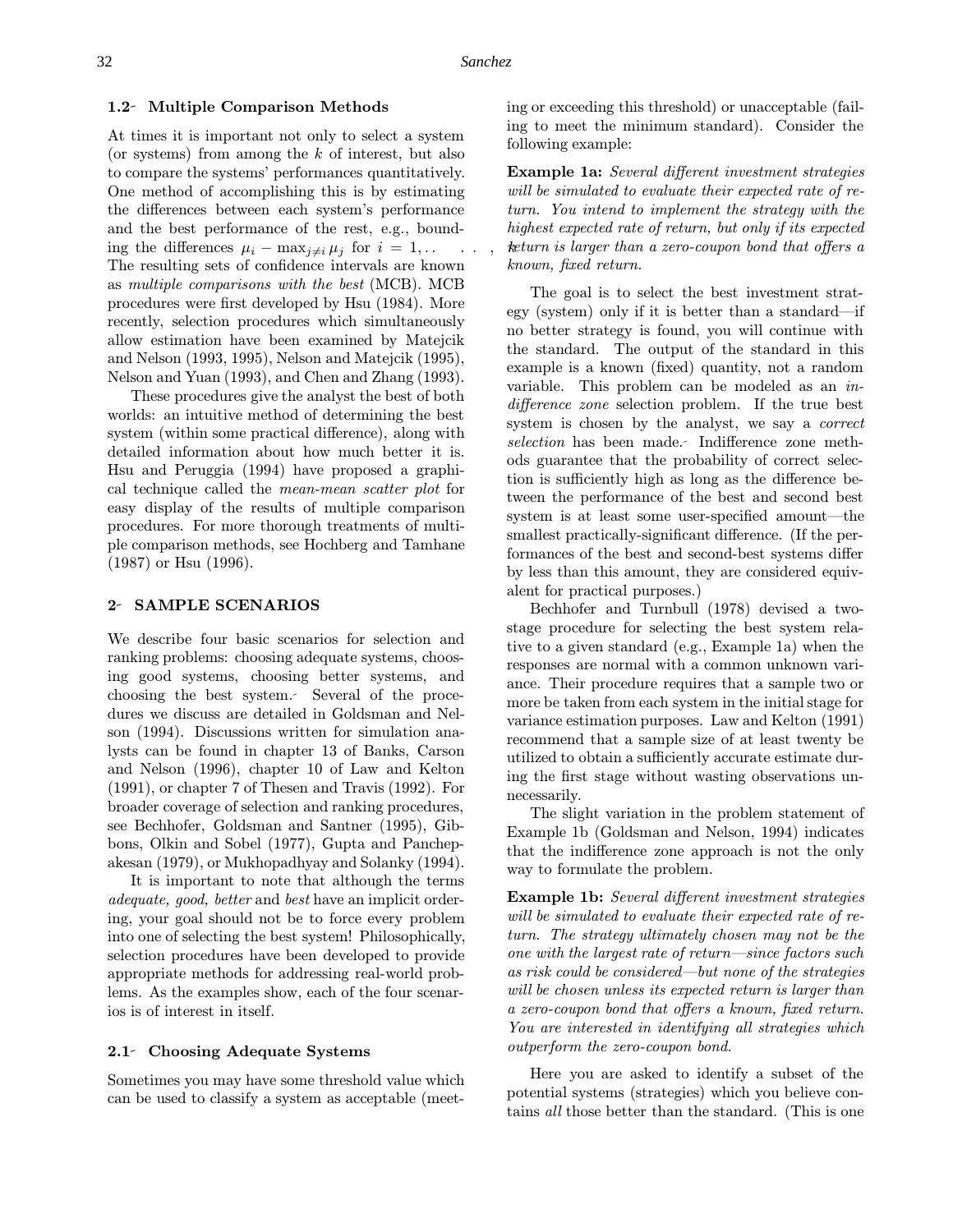type of subset selection procedure.) A correct selection is said to have been made only if the selected subset indeed contains all adequate strategies, and the procedures are constructed so that the probability of a correct selection is high. Gupta and Sobel (1958) considered several variations of this problem, including subset selection based on means for normal populations (either known or unknown common variance) as well as gamma scale parameters and binomial success probabilities.

## 2.2 Choosing Good Systems

Sometimes you may be faced with a large number of alternatives. Rather than performing detailed analyses of all alternatives, you wish to first pare down this list to a more manageable size by identifying those designs worthy of further scrutiny. This is often referred to as a screening problem: you are interested in identifying which designs have the better performance with respect to a certain criteria, which have similar performance, and which are clearly inferior and can be eliminated from further consideration.

Screening has its place in simulation settings in two basic scenarios. First, it may be that several criteria will influence the final decision, and trade-offs among these criteria may be difficult to quantify. In this situation the screening procedure represents a 'first cut' at the decision process: 'good' alternatives will be identified (for future study) and unfavorable alternatives will be stricken from further consideration. However, since the final decision may be made based on other criteria, you are not interested in unnecessarily restricting the result to the identification of a single system. Consider the following example:

Example 2a: You are designing a data warehouse for the municipal government of a large city where the database will distributed across several geographic locations. A team of MIS analysts has identified 15 potential alternatives for allocating portions of the database to various locations. Fast response times are desirable, but issues of cost, ease of implementation, and political considerations also play a role. Your goal is to identify designs with low response times from which the ultimate decision will be made.

Second, it may be that the number of potential systems is so large that doing careful analyses of each is prohibitively costly or time-consuming. A pilot study will indicate which alternatives are worth further investigation, which may include more detailed simulation modeling in addition to a more comprehensive analysis of the performance output.

Example 2b: The result of a brain-storming session has left you with 20 possible physical layouts for a job

shop. You are interested in finding a design which yields a high system throughput as the primary criteria. However, the final choice of the design will depend on secondary factors such as cost, ease of implementation, etc. Your charge is to simulate the alternatives and identify a small set of candidate designs for further consideration.

Either of these scenarios lends itself to the screening approach called subset selection, which was pioneered by Gupta (1965). The goal is to select a subset of the systems which contains the true best system (e.g., that with the lowest response time in Example 2a). A correct selection is said to have been made only if the selected subset indeed contains the true 'best' system. Subset selection procedures guarantee that the probability of success is sufficiently high for any configuration of the means. Note that the size of the selected subset is a random variable, and depends on the actual values of the underlying means and the common variance. The size of the selected subset will tend to be small if a few alternatives are much better than the rest, and tend to be large if all alternatives have roughly equal performances.

The basic procedure of Gupta (1965) uses balanced data collection—a common sample size from each system. Gupta and Huang (1976) propose a procedure which works in the unbalanced case. A single-stage procedure for binomial systems was proposed by Gupta and Sobel (1960). Sanchez (1987a, b) proposed a sequential procedure which yielded the same subset more efficiently. Applications for observational data, where sample sizes are unknown and uncontrollable, were considered by Sanchez and Higle (1992) and Kannan and Sanchez (1994).

# 2.3 Choosing Better Systems

One reason simulation is such a valuable tool for decision-making is its use in studying the performance of prospective systems. At times a system is already in place, so you may not be interested in selecting the best system (or a subset of the best) unless it is better than the status quo (also called a default or control). This is similar to the screening problem of Section 2.2. However, instead of systems being defined as 'good' relative to other alternatives, there is a default system which must be beaten. In this case the alternatives under consideration must yield sufficient proof that they are better than the status quo in order for us to recommend a switch.

Example 3a: A manufacturer of high-density pressure laminates is examining the operation of one of their presses. Carriers for the laminates cycle through the press operation, but periods of blocking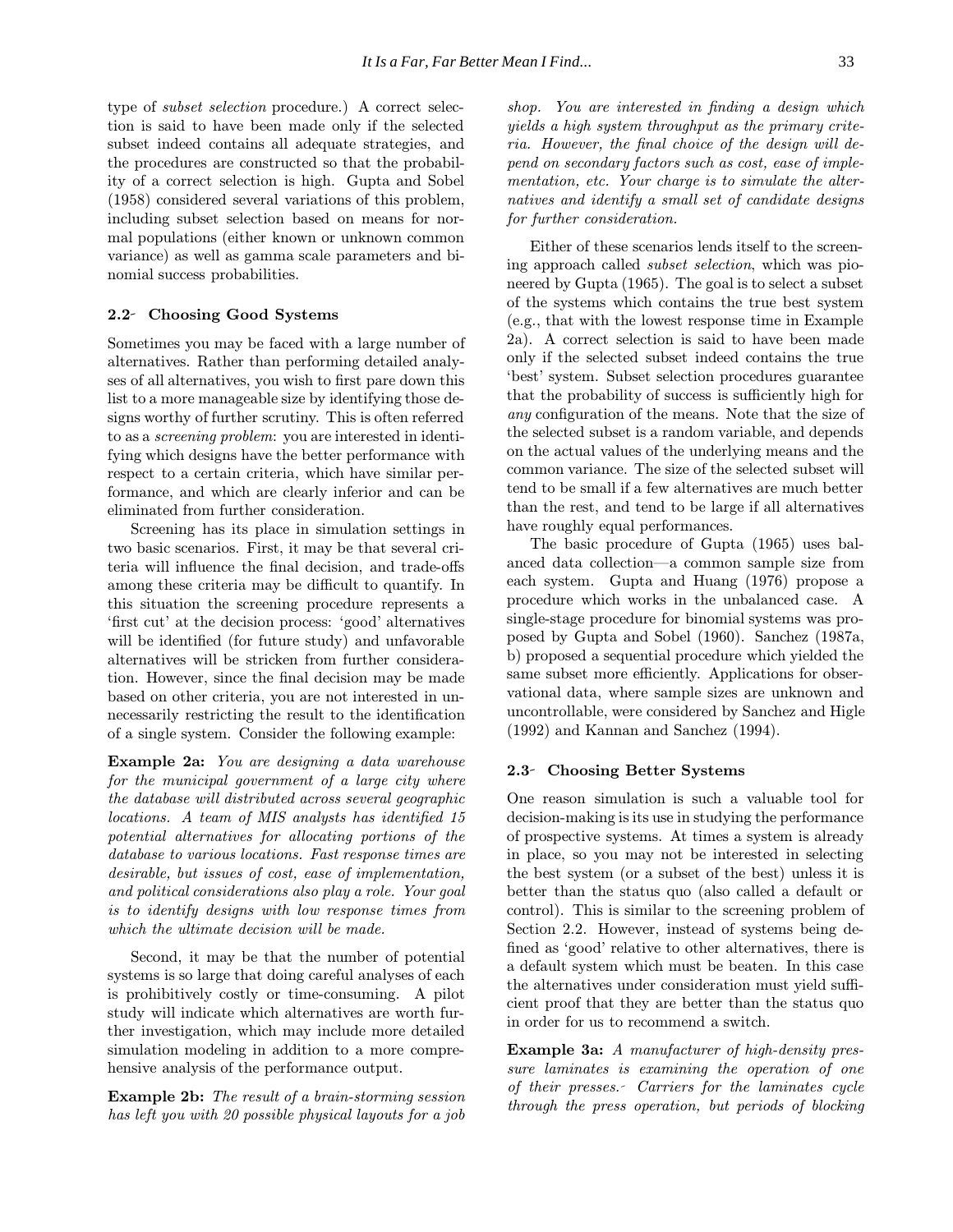and starving occur because of material handling issues and imbalances on the line. Management is considering installing additional conveyors and/or altering several of the work-in-process buffers, but these changes would require shutting down production. Your simulation models will determine the recommended action.

An indifference zone view of Example 3a means you would NOT be interested in selecting a new system if it is considered equivalent in performance to the default. The indifference zone procedure of Paulson (1952) (described in Bechhofer et al., 1995, or Goldsman and Nelson, 1994) allows one to select the best but assumes that the common variance among the populations is known.

As Example 3b illustrates, at times one may be interested in identifying all designs better than the control, rather than a single best design.

Example 3b: A mail-order firm has a simulation model of their current order-filling and distribution process. They are considering a move to a different distribution system. You have been asked to model ten alternative designs which are under consideration. These result from looking at alternative distributors (common carriers, less-than-truckload distribution) and dispatching rules. Management is interested in improving the average customer wait time. They will keep their current system unless one or more of the alternatives result in better customer service: if so, the choice of the system to implement may depend on secondary factors such as cost and ease of implementation.

Gupta and Sobel (1958) describe a procedure for normal systems (with a common, known or unknown variance), as well as a procedure for binomial systems.

Examples 3a and 3b may also be analyzed using multiple comparison methods. When comparing to a control (or default) system (say,  $k$ ) we construct a total of  $k-1$  simultaneous confidence intervals for  $\mu_i - \mu_k$  for all  $i \neq k$  rather than (k choose 2) simultaneous confidence intervals for all pairwise comparisons. Furthermore, if we know that only differences in a specified direction are of interest then onesided confidence intervals can be formed. (In Example 3b we are interested only in systems with smaller customer wait time.) Procedures for multiple comparisons with a control (MCC) when variances are equal can be found in Miller (1981). A procedure valid when variances are unequal appears in Tamhane (1977). These cases and others are also discussed in Hochberg and Tamhane (1987), Hsu (1996), and Miller (1981).

# 2.4 Choosing the Best System

Problems with a single well-defined objective may fall naturally into the category of 'choosing the best.' Consider the following scenario:

Example 4: For the purpose of evaluation prior to purchase, a multinational company has developed simulation models of six different computer network infrastructures. The single measure of system performance is the time to failure (TTF), so that larger TTF is better, and a highly reliable system is desired. The six systems arise from variations in parameters affecting the TTF and time-to-repair distributions and the internet service providers. From a practical standpoint, differences of less than about 12 hours are considered equivalent. The goal is to select the system with the largest TTF and/or estimate the differences in the TTF's associated with the systems.

Bechhofer (1954) considered the case of known, common variances in the first published work describing the indifference-zone approach. A procedure for unknown common variances is given in Bechhofer, Dunnett and Sobel (1954). Dudewisz and Dalal (1975) and Rinott (1978) considered the case of unknown, potentially unequal variances. Damerdji et al. (1996) have begun looking at this problem in the transient system context by considering the case of selecting the best system when the performance variances are known (possibly unequal) but the performance means and distributions are unknown.

Example 4 can be analyzed using a combined selection and ranking/MCB approach. In the simulation context, Matejcik and Nelson (1993, 1995) discuss the case for independent sampling. They extend these results in Nelson and Matejcik (1995), where common random number streams can be used to improve the efficiency and reduce total sample size requirements. (Both these procedures are provided in detail in Goldsman and Nelson, 1994.) Yang and Nelson (1991) and Nelson and Hsu (1993) considered control variate models for multiple comparisons with the best. Goldsman, Nelson and Schmeiser (1991) compare selection, multiple comparison, and an interactive approach to identifying the best system.

A nonparametric approach to the network TTF problem is also possible. Rather than attempting to select the system with the largest mean TTF, we might wish to select the system that is the most likely to yield the largest actual TTF. In this case, the problem is formulated mathematically as finding the multinomial category associated with the largest probability of occurrence. (Since we are dealing with probabilities, the indifference zone is expressed in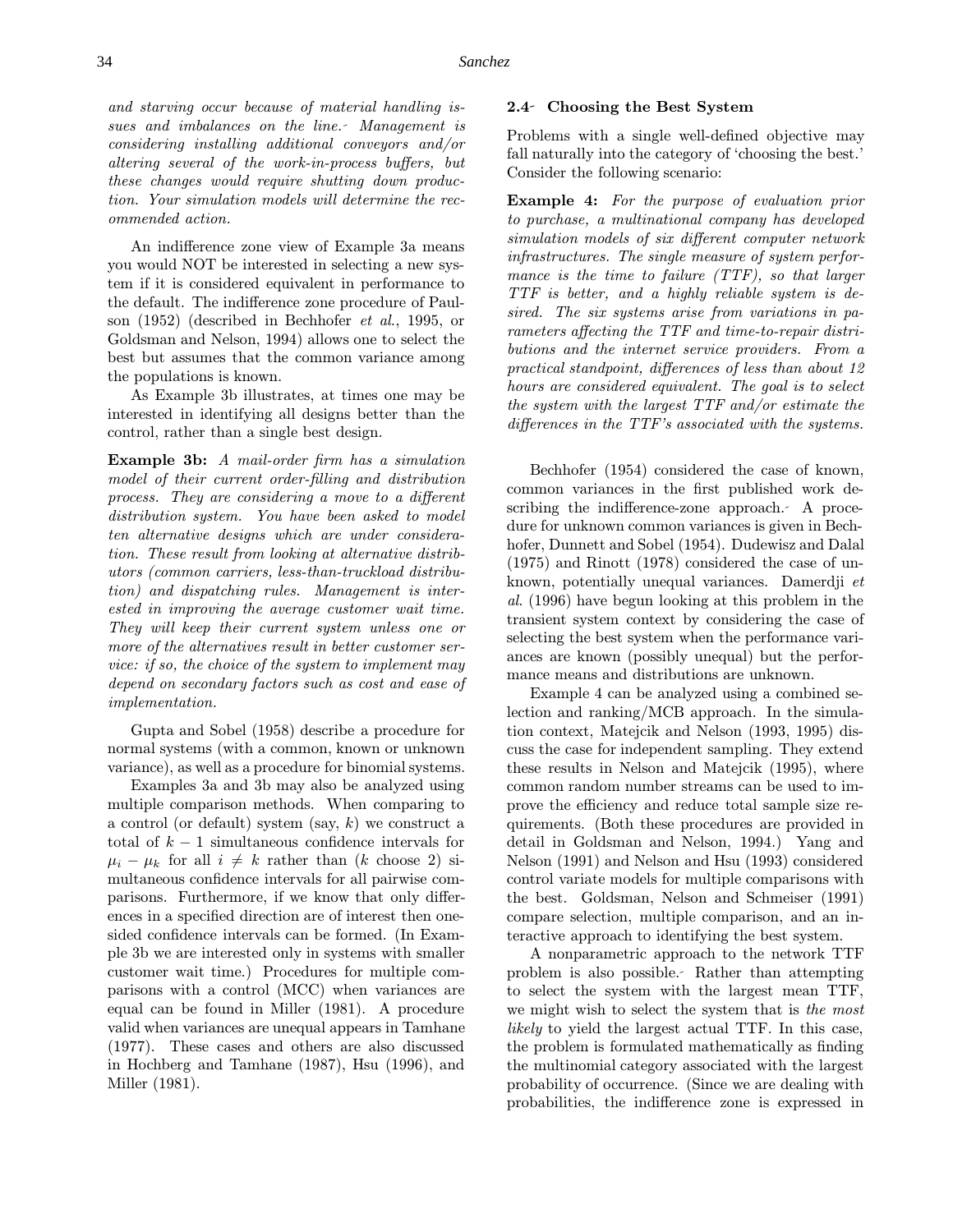ratio rather than difference terms.) A single-stage indifference-zone procedure was proposed by Bechhofer, Elmaghraby and Morse (1959). More efficient procedures were proposed by Bechhofer and Goldsman (1986) and by Miller, Nelson and Reilly (1996). Bechhofer and Goldsman use closed, sequential sampling to allow experimentation to end when one population becomes sufficiently ahead of the other, while Miller *et al.* make use of pseudo-replications to improve efficiency.

# 3- BENEFITS

Selection and ranking is useful because it directly addresses questions of interest to the analyst. This is best illustrated in contrast to the most widely-used analysis method for analyzing multiple systems: the Analysis of Variance (ANOVA). Consider the scenario in Section 2.4 (Selecting the Best). If  $n$  observations (e.g., *n* batch means) are collected for each of the  $k$ systems, then an ANOVA could be conducted to test the following hypothesis:

 $H_0$ : mean performances are all equal for the  $k$  systems  $H_A$  : mean responses are NOT all equal for the k systems

How interesting are the results? If you reject the null hypothesis, you are still faced with the problem of determining which system to recommend. The fact that  $H_0$  is rejected is not in itself surprising—the systems the simulations are modeling differ in real terms, and in most situations the time and effort required to build the simulation models would not have been allocated if it was felt the systems were interchangeable.

Sample size also complicates matters. If  $H_0$  cannot be rejected, it may be that the sample size is too small to detect differences of reasonable interest. On the other hand, for sufficiently large sample sizes we are likely to reject  $H_0$  even for tiny differences in the mean responses, even if they are not of practical importance. The problem with this hypothesis testing approach is that it does not directly address the types of questions raised in Section 2: which system (or systems) should be chosen? This can make it difficult to explain the results to management or other decision-makers.

In contrast, both the indifference zone and subset selection approaches provide statistical underpinnings for decision rules which are quite intuitive. For example, if your goal is to select the single system with the largest mean, a natural decision rule to accomplish this is: 'Choose the system which yields the largest sample mean as best.' In the subset selection context, the corresponding decision rule would be 'Choose the systems which yield sample means sufficiently close to the largest sample mean,' where 'sufficiently close' is determined by the sample size and desired probability guarantee.

The selection procedures are also typically easy to implement, in the sense that determining the sample sizes may require only a few table look-ups. Some of these are standard statistical tables. The sources mentioned at the beginning of Section 2 also have tables needed for the selection and ranking procedures they describe.

### 4 POTENTIAL PITFALLS

Poor Timing. The time to think about selection and ranking is before collecting the data, not after. This will insure you that your sample sizes are sufficient to allow you to make a reasonable probability guarantee without wasting resources unnecessarily by simulating longer than necessary.

Loss of information. Not all problems relating to comparing multiple systems should be analyzed using one of the above approaches. As we mention in Section 1, experimental designs can be used in efficient ways if the relationships between system performance can be expressed as a function of several quantitative factors. Earlier in this volume, Kelton (1997) provides an overview and list of references relating to experimental design in the simulation context.

Ignoring system variance. Another pitfall to be aware of is the reliance on comparisons of means for most of these procedures. Complex simulation models often exhibit highly non-linear behavior, and this often translates into quite different variances for different system configurations. In such cases, selecting systems with respect to mean performance alone is questionable.

One alternative is to use a nonparametric procedure to select the best, such as the multinomial procedure for selecting the system with the largest probability of yielding the largest outcome (Bechhofer and Goldsman, 1986). Alternatively, procedures of Section 2.1 (selecting adequate systems) or Section 2.2 (selecting good systems) could be used to identify a subset of systems with adequate/good means with the final choice based on low variance, or vice versa. Recent literature in the industrial quality field pioneered by Taguchi (1986) suggests that combining the mean and variance into a loss function is often more appropriate. However, this so-called robust design approach has concentrated on choosing appropriate levels for quantitative factors, rather than selecting from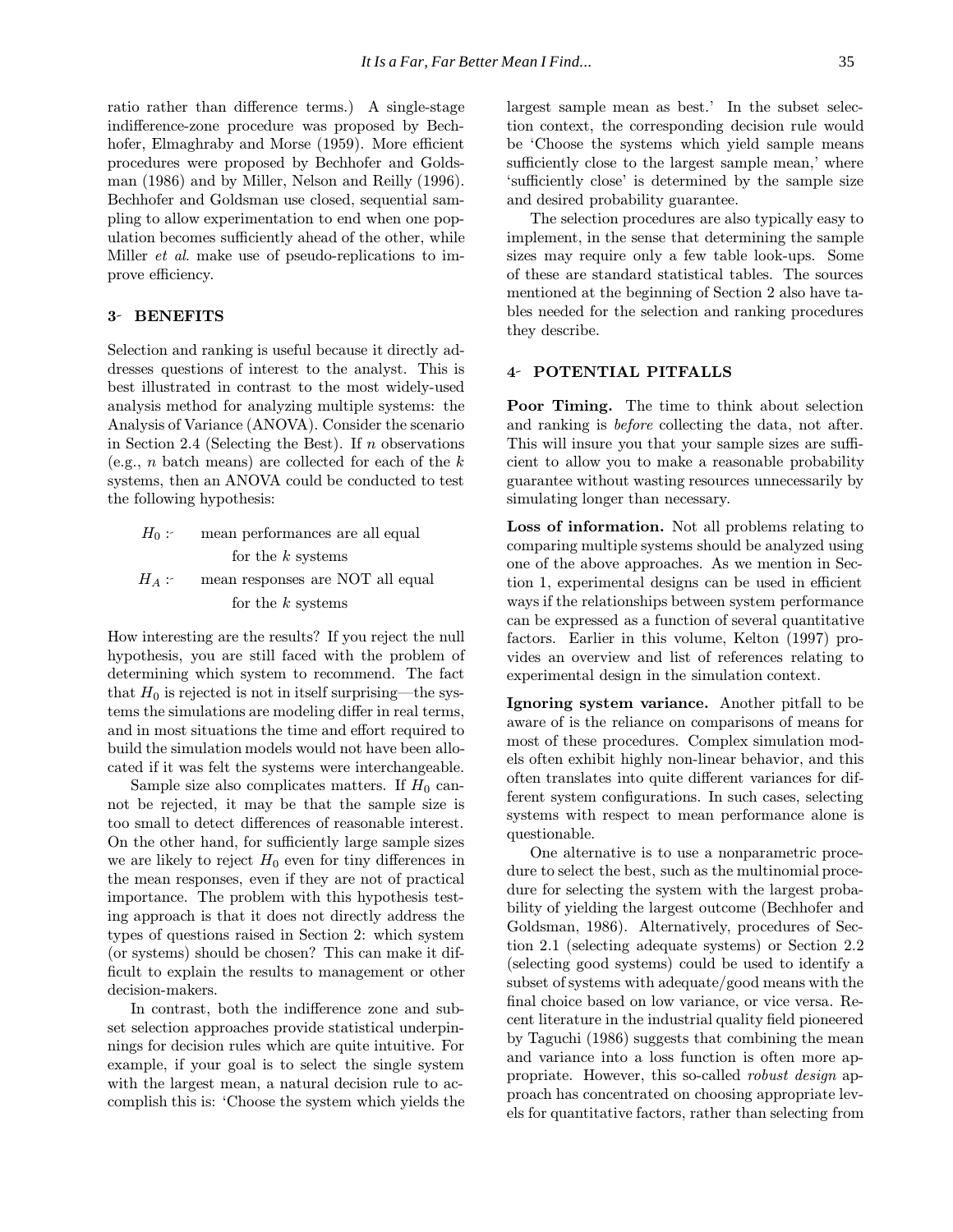among qualitatively different systems. (See Ramberg et al. 1991, Sanchez, 1994, or Sanchez et al., 1997 for robust design methods in the simulation context.)

Using the wrong method. We have cited only a small portion of the literature in the selection and ranking and multiple comparisons area. Procedures have been developed for numerous other situations. Some of these make use of other goals, such as completely ranking the systems, selecting the best  $k$  of  $n$ systems, or selecting all best systems in the case of ties. Other procedures make use of different underlying assumptions, such as gamma or exponential distributions. Bayesian procedures have also been proposed. This means that even if your problem does not exactly fit one of those described above, an appropriate procedure may already have been developed. However, the large number of procedures available also means there are many opportunities to use the wrong one, so care must be taken in specifying the problem.

# 5- SUMMARY

We have described a framework for selection and ranking in the simulation setting. These procedures are easy to describe, intuitive in nature, and their implementation often requires only a minimal amount of analysis in conjunction with some table look-ups. Simulation is a setting amenable to the use of these techniques provided that the performance evaluation criteria are clearly specified a priori so that appropriate procedures can be used.

### REFERENCES

- Banks, J., J. S. Carson and B. L. Nelson. 1996. Discrete-event system simulation, 2nd ed. Englewood Cliffs, New Jersey: Prentice-Hall.
- Bechhofer, R. E. 1954. A single-sample multiple decision procedure for ranking means of normal populations. Annals of Mathematical Statistics 25:16– 29.
- Bechhofer, R. E., C. W. Dunnett and M. Sobel. 1954. A two-sample multiple decision procedure for ranking means of normal populations with a common unknown variance. Biometrika 41:170– 176.
- Bechhofer, R. E., S. Elmaghraby and N. Morse. 1959. A single-stage multiple decision procedure for selecting the multinomial event which has the highest probability. Annals of Mathematical Statistics 30:102–119.
- Bechhofer, R. E., and D. M. Goldsman. 1986. Truncation of the Bechhofer-Kiefer-Sobel proce-

dure for selecting the multinomial event which has the largest probability (II): extended tables and an improved procedure. Communications in Statistics–Simulation and Computation B15:829– 851.

- Bechhofer, R. E., D. M. Goldsman and T. J. Santner. 1995. Design and analysis for statistical selection, screening and multiple comparisons. New York: John Wiley & Sons, Inc.
- Bechhofer, R. E., and B. W. Turnbull. 1978. Two  $(k+1)$ -decision selection procedures for comparing k normal means with a control. Journal of the American Statistical Association 73:385–392.
- Chen, H. J., and H. M. Zhang. 1993. Procedures for simultaneous estimation and selection of the best population with a preliminary test. American Journal of Mathematics and Management Science 13:195–216.
- Damerdji, H., P. W. Glynn, M. K. Nakayama and J. R. Wilson. 1996. Selecting the best system in transient simulations with variances known. Proceedings of the 1996 Winter Simulation Conference, ed. J. M. Charnes, D. M. Morrice, D. T. Brunner and J. J. Swain, 281–286. Institute of Electrical and Electronics Engineers, Piscataway, New Jersey.
- Dudewisz, E. J., and S. R. Dalal. 1975. Allocation of observations in ranking and selection with unequal variances.  $Sanku\bar{a}$  B37:28-78.
- Gibbons, J. D., I. Olkin and M. Sobel. 1977. Selecting and ordering populations: A new statistical methodology. New York: John Wiley & Sons, Inc.
- Goldsman, D., and B. L. Nelson. 1994. Ranking, selection and multiple comparisons in computer simulation. In Proceedings of the 1994 Winter Simulation Conference, ed. J. D. Tew, M. S. Mannivannan, D. A. Sadowski, and A. F. Seila, 192– 199. Institute of Electrical and Electronics Engineers, Piscataway, New Jersey.
- Goldsman, D., B. L. Nelson and B. Schmeiser. 1991. Methods for selecting the best system. In Proceedings of the 1991 Winter Simulation Conference, ed. B. L. Nelson, W. D. Kelton, and G. M. Clark, 177–186. Institute of Electrical and Electronics Engineers, Piscataway, New Jersey.
- Gupta, S. S. 1965. On some multiple decision (selection and ranking) rules. Technometrics 7:225– 245.
- Gupta, S. S., and D.-Y. Huang. 1976. Subset selection procedures for the means and variances of normal populations: unequal sample sizes. Sankya B38:112–128.
- Gupta, S. S., and S. Panchepakesan. 1979. Multiple decision procedures. New York: John Wiley & Sons, Inc.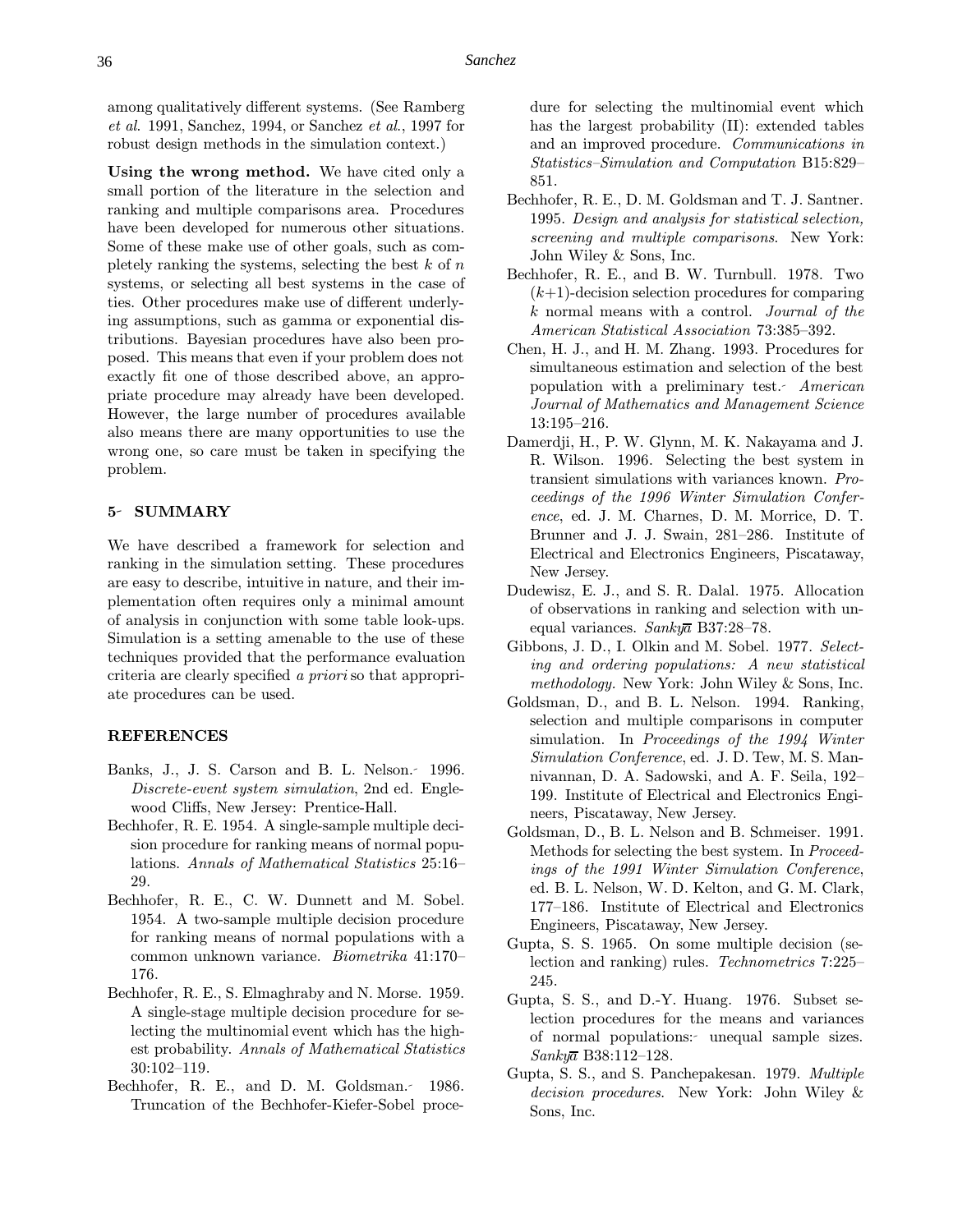- Gupta, S. S., and M. Sobel. 1958. On selecting a subset which contains all populations better than a standard. Annals of Mathematical Statistics 28:957–967.
- Gupta, S. S., and M. Sobel. 1960. Selecting a subset containing the best of several binomial populations. Chapter 20 in Contributions to Probability and Statistics, ed. Olkin, Ghurye, Hoeffding, Madow and Mann. Stanford, California: Stanford University Press.
- Hochberg, Y., and A. C. Tamhane. 1987. Multiple comparison procedures. New York: John Wiley & Sons, Inc.
- Hsu, J. C. 1984. Constrained simultaneous confidence intervals for multiple comparisons with the best. Annals of Statistics 12:1136–1144.
- Hsu, J. C. 1996. Multiple comparisons: Theory and methods. London, England: Chapman and Hall.
- Hsu, J. C., and M. Peruggia. 1994. Graphical representation of Tukey's multiple comparison method. Journal of Computational and Graphical Statistics 3:143–161.
- Kannan, P. K., and S. M. Sanchez. 1994. Competitive market structures: A subset selection analysis. Management Science 40(11):1484–1499.
- Kelton, W. D. 1997. Statistical analysis of simulation output. Proceedings of the 1997 Winter Simulation Conference, ed. S. Andradóttir, K. J. Healy, D. H. Withers, and B. L. Nelson. Institute of Electrical and Electronics Engineers, Piscataway, New Jersey.
- Law, A. M., and W. D. Kelton. 1991. Simulation modeling and analysis, 2nd ed. New York: McGraw–Hill.
- Matejcik, F. J., and B. L. Nelson. 1993. Simultaneous ranking, selection and multiple comparisons for simulation. Proceedings of the 1993 Winter Simulation Conference, ed. G. W. Evans, M. Mollaghasemi, E. C. Russell and W. E. Biles, 386–692. Institute of Electrical and Electronics Engineers, Piscataway, New Jersey.
- Matejcik, F. J., and B. L. Nelson. 1995. Two-stage multiple comparisons with the best for computer simulation. Operations Research 43(4):633–640.
- Miller, R. G. 1981. Simultaneous statistical inference, 2nd ed. New York: Springer-Verlag.
- Miller, J. O., B. L. Nelson and C. H. Reilly. 1996. Getting more from the data in a multinomial selection problem. Proceedings of the 1996 Winter Simulation Conference, ed. J. M. Charnes, D. M. Morrice, D. T. Brunner and J. J. Swain, 287–294. Institute of Electrical and Electronics Engineers, Piscataway, New Jersey.
- Mukhodpadhyay, N., and T. S. Solanky. 1994. Multistage selection and ranking procedures. New York:

Marcel Dekker.

- Nakayama, M. 1995. Selecting the best system in steady-state simulations using batch means. In Proceedings of the 1995 Winter Simulation Conference, ed. C. Alexopoulus, K. Kang, W. R. Lilegdon and D. Goldsman, 362–366. Institute of Electrical and Electronics Engineers, Piscataway, New Jersey.
- Nelson, B. L. 1993. Robust multiple comparisons under common random numbers. Special issue on variance reduction techniques of ACM Transactions on Modeling and Computer Simulation 3:225–243.
- Nelson, B. L., and J. C. Hsu. 1993. Control-variate models of common random numbers for multiple comparisons with the best. Management Science 39(8):989–1001.
- Nelson, B. L., and F. J. Matejcik. 1995. Using common random numbers for indifference-zone selection and multiple comparisons. Management Science 41(12):1935–1945.
- Nelson, B. L., and M. Yuan. 1993. Multiple comparisons with the best for steady-state simulation. Technical note in ACM Transactions on Modeling and Computer Simulation 3:66–79.
- Paulson, E. 1952. On the comparison of several experimental categories with a control. Annals of Mathematical Statistics 23:239–246.
- Ramberg, J. S., S. M. Sanchez, P. J. Sanchez, and L. J. Hollick. 1991. Designing simulation experiments: Taguchi methods and response surface metamodels. Proceedings of the 1991 Winter Simulation Conference, ed. B. L. Nelson, W. D. Kelton, and G. M. Clark, 167–176. Institute of Electrical and Electronics Engineers, Piscataway, New Jersey.
- Rinott, Y. 1978. On two-stage selection procedures and related probability inequalities. Communications in Statistics: Theory and Methods A7(8):799–811.
- Sanchez, S. M. 1987a. A modified least-failures sampling procedure for Bernoulli subset selection. Communications in Statistics—Theory and Methods 16(12):3609–3629.
- Sanchez, S. M. 1987b. Small-sample performance of a modified least-failures sampling procedure for Bernoulli subset selection, Communications in Statistics—Simulation and Computation 16(4):1051–1065.
- Sanchez, S. M. 1994. A robust design tutorial. Proceedings of the 1994 Winter Simulation Conference, eds. J. D. Tew, M. S. Manivannan, D. A. Sadowski, and A. F. Seila, 106–113. Institute of Electrical and Electronics Engineers, Piscataway, New Jersey.